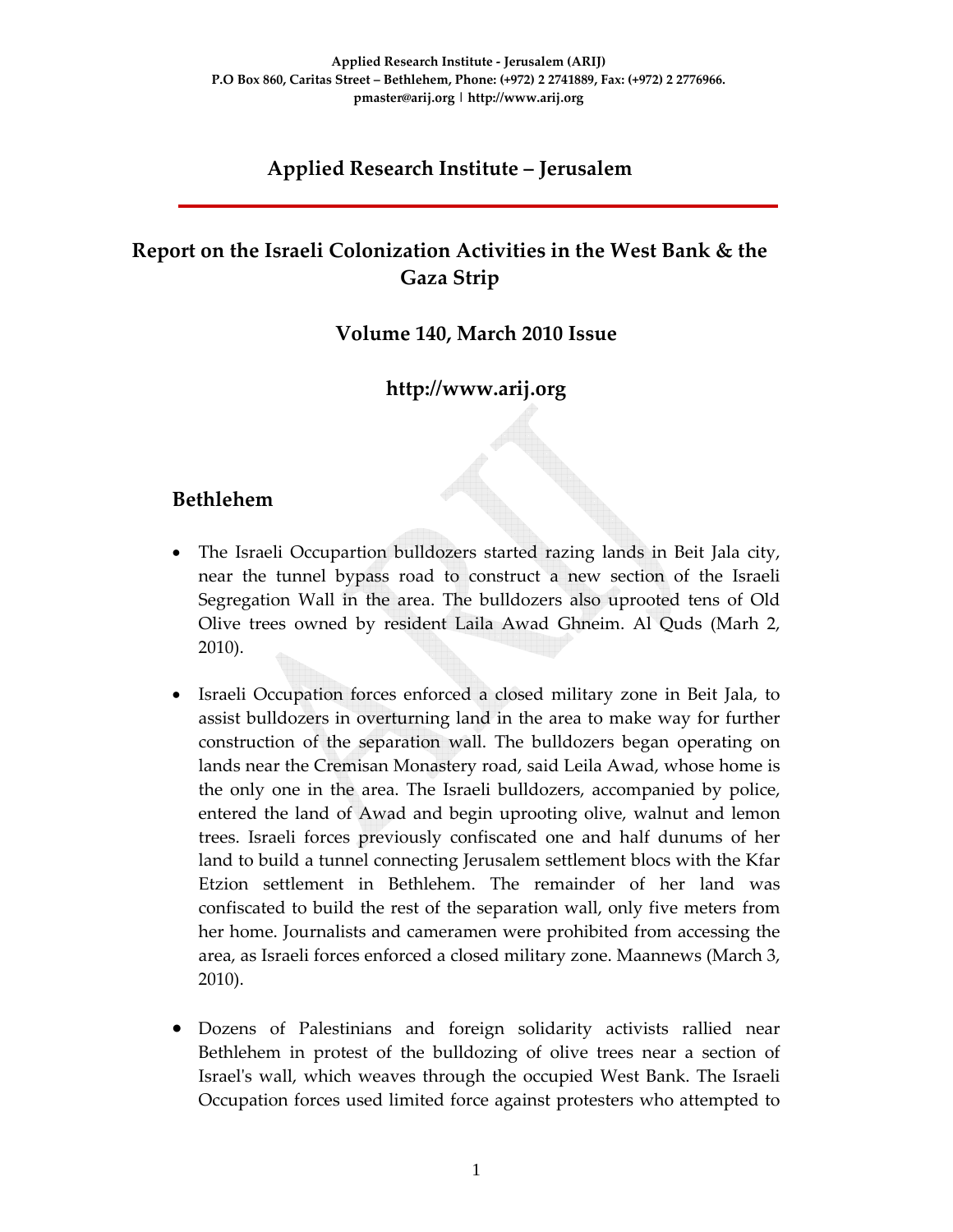prevent the bulldozers from approaching the trees, planted in Beit Jala. Several demonstrators were dragged on the ground as they refused to leave, but no serious injuries were reported. Maannews (March 4, 2010).

- Israel authorized the construction of 112 new housing units in Betar Illit settlement west of Bethlehem city in spite of a declared halt to settlement expansion in November. Haaretz (March 7, 2010).
- The Israeli Civil adminitration delived six house demolition orders to Families of Wadi An Nis village south of Bethlehem city under the pretext of being built without licensing documents. Owners of the houses are: Naʹim Othman Abu Hammad, Amer Yaser Mahmoud, Muhammad Musa Au Hammad, Muhammad Musa Abu Hammad, Adlah Musa Hammad, Sameer Muhammad Issa and Hani Muhammad Issa. Al Quds (March 12, 2010).
- Israeli Occupation forces distributed land confiscation notices to residents of Wadi Rahhal, south of Bethlehem, to amend the segregation routeʹs wall. The notices included maps confiscating 70 dunums of Wadi Rahhel land. Maannews (March 15, 2010).
- Israeli Occupation Authorities delivered two demolition orders to 'Ala Abdel Ghani Siyam and Muhammad ʹAbdel Ghani Siyam in Al Walajeh village northwest of Bethlehem city under the pretext of being built without proper building authorization. Al Quds (March 21, 2010).
- The Israeli Occupation Authorities issued an extention to military order number 14/03/T which was issued on February 9, 2003 and stated the seizure of 26.2 dunums of land of bethlehem city, at Rachel's Tomb area. The order was extended to the year 2010 to resume wall construtions in the area. Bethlehem Municipality (March 25, 2010).

# **Jerusalem**

• Israeli employees of the Jerusalem municipality invaded the Sheikh Jarrah neighbourhood of East Jerusalem and measured the land owned by Kamal Ebedat and took photos. One week ago, the municipality declared its intension to confiscate the land owned by Kamal Ebedat, who has certified documents proving his ownership. The city plans to build a car park for settlers. Paltelegraph (March 1, 2010).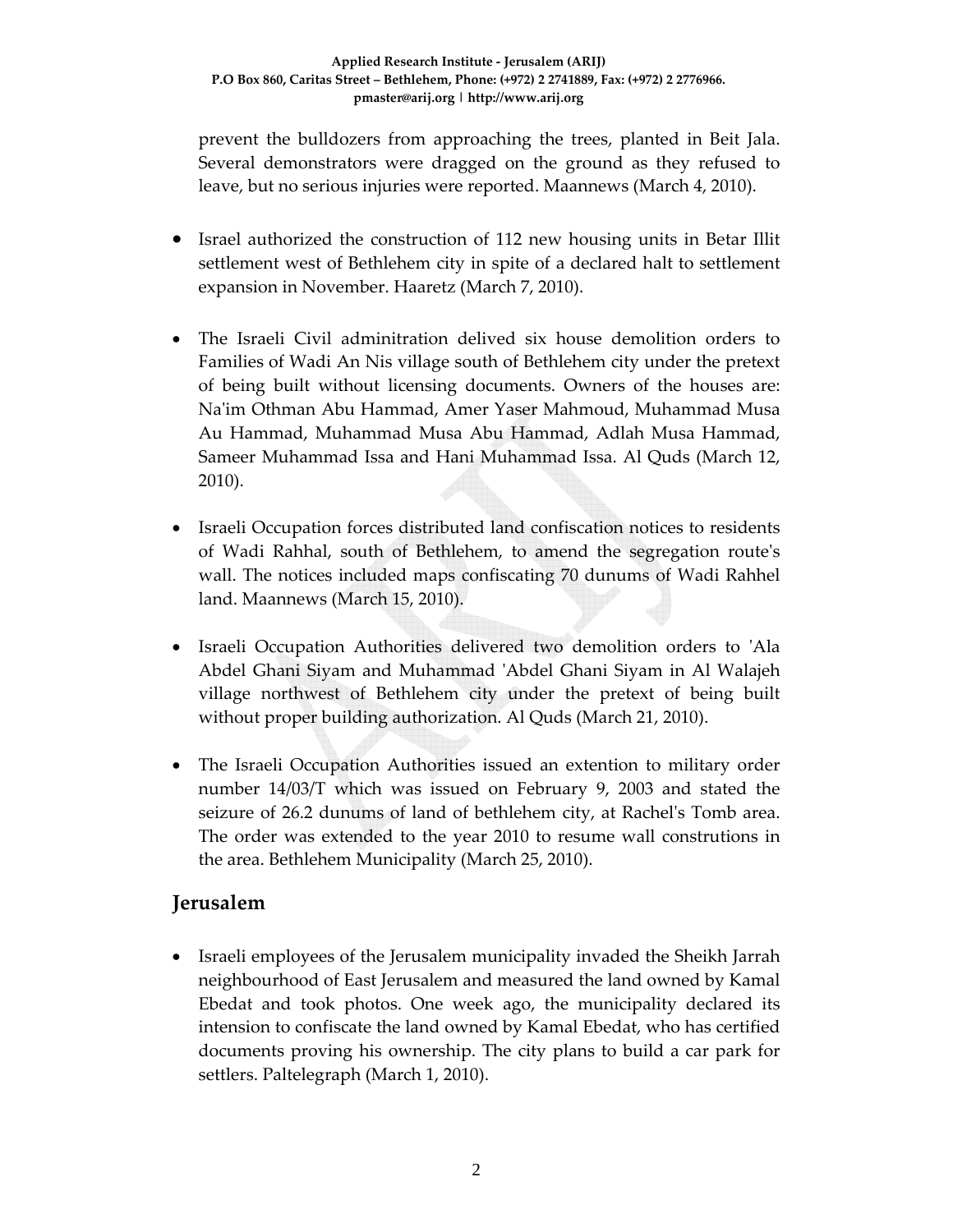- Four Israeli right-wing Israelis were allowed access to the Al-Aqsa compound with a police escort. Dozens of Palestinian worshipers spent the night at site, fearing a takeover during the Jewish holiday of Purim. Four Palestinians were injured by rubber-coated bullets fired by Israeli soldiers near Herodʹs Gate and Bab Hutta. Additionally, 12 gathering near the Bab Al‐Majlis were injured as Israeli forces deployed tear‐gas canisters near the gate leading into the Al‐Aqsa compound. Over 200 Israeli soldiers and police surrounded the mosque, using loudspeakers calling on worshipers to evacuate the site. Palestinians responded by using the loudspeakers in the mosque, used to call Muslims to prayer, to urge Palestinians to head to the city. Maannews (March 1, 2010).
- Jerusalem Mayor, Nir Barkat, will to formally divulged plans for the wholesale redevelopment of a section of Silwan neighbourhood, involving the demolition of almost "88 illegally built Palestinian homes" and the relocation of those residents in new buildings. The plan focuses on an area inside the south-eastern neighbourhood known as "Gan Hamelech" (the King's Garden). The area was labelled last month "the second most incendiary place after the Temple Mount" by a senior City Hall source. The mayor is to detail the plans in a press conference on Tuesday afternoon. The mayorʹs proposal for the area also includes the construction of a commercial centre, with businesses operating on the ground floor of the four‐story residential building that will constitute the Palestiniansʹ new homes. Additionally, the plan calls for hotels for an anticipated tourism influx, and health clinics and day‐care centers for the local residents. **Paltelegraph (March 2, 2010).**
- A landslide occurred in Wad Helweh neighbourhood in Silwan city due to the excavation works which are being carried out under Silwan city, just a few meters away from the cityʹs mosque, and on the Orthodox Church property. A huge crater formed in an area of more than ten square meters and was estimated at more than five meters. Predictions of further collapses any moment, which poses a real and imminent threat to residents and property. Paltelegraph (March 2, 2010).
- According to a plan slated to be presented by Mayor Nir Barkat, some 20 Palestinian houses on the western side of the Silwan neighborhood are to be demolished, to make way for the construction of an archaeological park. In return, the evacuated residents are to receive permits to rebuild their homes up to four storeys high on top of buildings on the eastern side of the neighborhood. According to the new plan, the neighborhood will become more crowded, as a complex including shops and restaurants will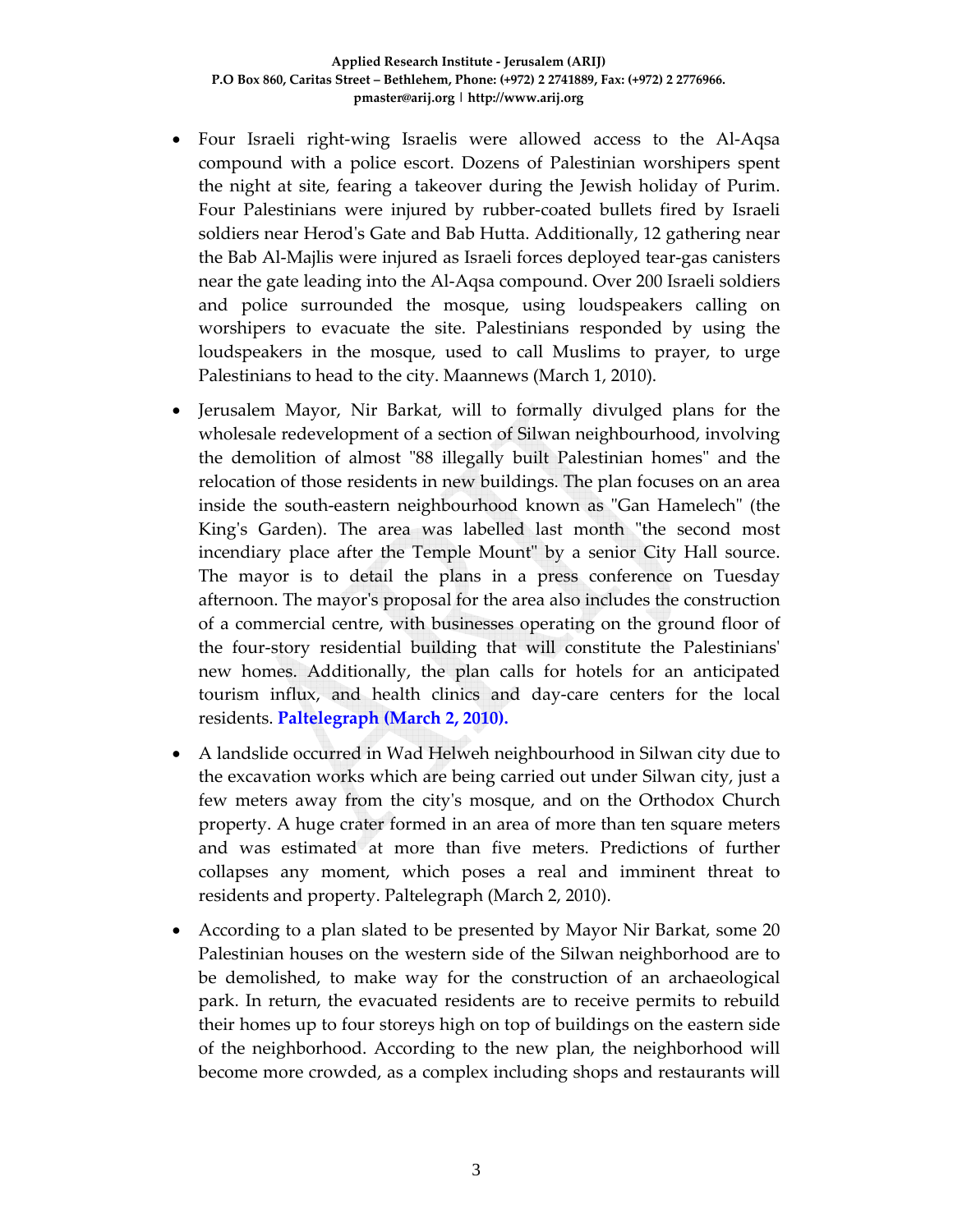be constructed in the al-Bustan area slated to be evacuated. Ynet (March 2, 2010).

- The Israeli mayor of Jerusalem delayed a plan that would demolish dozens of Palestinian homes to make way for a park and tourist attraction. Soon after Nir Barkat unveiled his sweeping plan for the Silwan neighborhood, Israeli Prime Minister Benjamin Netanyahu urged him to ʺallow more time for efforts to reach an understanding with the residents of Silwan." Barkat is now offering to retroactively "legalize" some of the houses, while apparently moving to demolish others to make room for a park with tourist attractions centered on archaeological findings that some Israelis say date to Biblical times. Mannews (March 3, 2010).
- Israeli Occupation authorities aim to approve the construction of a 30,000 housing unit for religious Israelis in the industrial area of Atarot and Qalandiya, after excavating the site. Atarot, near the West Bank village of Ramallah, is an Israeli industrial site in occupied East Jerusalem. Maannews (March 3, 2010).
- The Israeli Ministry's District Committee for Planning and Construction approved the construction of 1600 new housing units in Ramat Shlomo settlement north of Jerusalem city. The plan is to be submitted for public comment and includes the expansion of the Ramat Shlomo settlement southward and eastward, as well as the upgrading of the existing road leading into the neighborhood and the addition of a new access road from the west. The 1,600 housing units are to be constructed on an area of some 580 dunums (roughly 143 acres), with the average housing unit spanning 120 square meters (1,291 square feet). Once the plan has been submitted for public comment, the public has 60 days to file an objection to the plan, which will then be discussed by the committee. Ynetnews (March 9, 2010).
- Israeli Deputy Mayor of Jerusalem David Harari attempted to forcibly enter the Sheikh Jarrah home of Rifqa Al‐Kurd on March 9, 2010 but was halted by a number of Jerusalemites. Harari was in the area on a solidarity visit with the settlers, and was exploring the possibility of taking over part of the Al‐Kurd home for an office. Settlers took over one third of the Al‐ Kurd home last August, setting off a string of home invasions. As of February, nine homes in the Sheikh Jarrah neighborhood were occupied by Israeli settlers. Mr. Hadari promised that more houses in Ash Sheikh Jarrah neighborhood will be occupied by Jews soon. Maannews (March 10, 2010).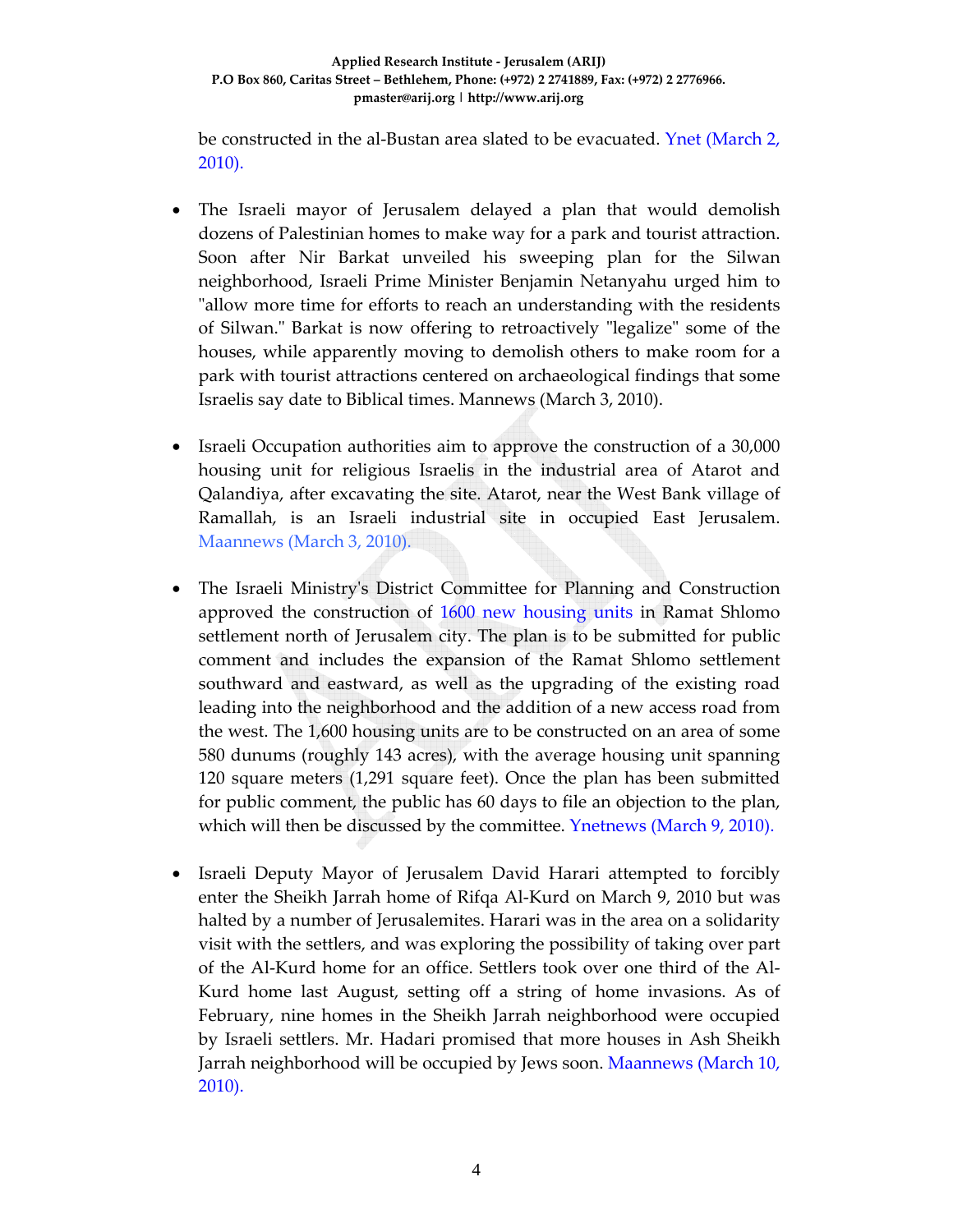- The Israeli committee for building and planning at the Israeli Municipality of Jerusalem approved a colonial plan to build 33 new housing units and a number of offices for the Ateret Kohanim group in Ash Sheikh Jarrah neighborhood. The plan holds number 497 and includes the building of housing units, a Talmudic school and a synagogue on 3 dunums of land owned by three Palestinian families (Saʹadeh, Siyam and An Najjar). Al Quds (March 11, 2010).
- Some 50,000 new housing units in Jerusalem neighborhoods beyond the Green Line are in various stages of planning and approval. Planning officials said that Jerusalemʹs construction plans for the next few years, even decades, are expected to focus on East Jerusalem. Most of the housing units will be built in predominantly Jewish neighborhoods beyond the Green Line, while a smaller number of them will be built in Arab neighborhoods. The plans for some 20,000 of the apartments are already in advanced stages of approval and implementation, while plans for the remainder have yet to be submitted to the planning committees. The planned construction includes the 1,600 homes in the ultra‐Orthodox East Jerusalem neighborhood of Ramat Shlomo that were approved earlier. Ir Amim data show that the construction plans in advanced stages of approval are for Gilo (3,000 housing units), Har Homa (1,500), Pisgat Zeʹev (1,500), Givat Hamatos (3,500), Ramot (1,200), Armon Hanetziv (600) and Neveh Yaakov (450). Haaretz (March 11, 2010).
- Israeli police imposed tight restrictions on the entry of worshipers (Palestinian citizens of Israel and Jerusalem) to the Al‐Aqsa Mosque. Police began preventing worshipers under the age of 50 from entering the mosque for prayer on Thursday, while those who were allowed to access had to leave their IDs with Israeli police until they finished and left. **Maannews (March 12, 2010).**
- Hundreds of Jews took part in ceremony bringing new Torah scroll into the restored Hurva Synagogue in the Old Cityʹs Jewish Quarter. The synagogue's dedication took place amid harsh criticism leveled at Israel, mainly by the US, over its decision to approve the construction of 1,600 housing units in east Jerusalem prior to the launching of indirect talks with the Palestinians. Ynetnews (March 14, 2010).
- Despite the unprecedented crisis with the White House following Israelʹs plan to build 1,600 new housing units in the east Jerusalem neighborhood of Ramat Shlomo, Prime Minister Benjamin Netanyahu said he plans to forge ahead with construction in Jerusalem "as we have since the Six Day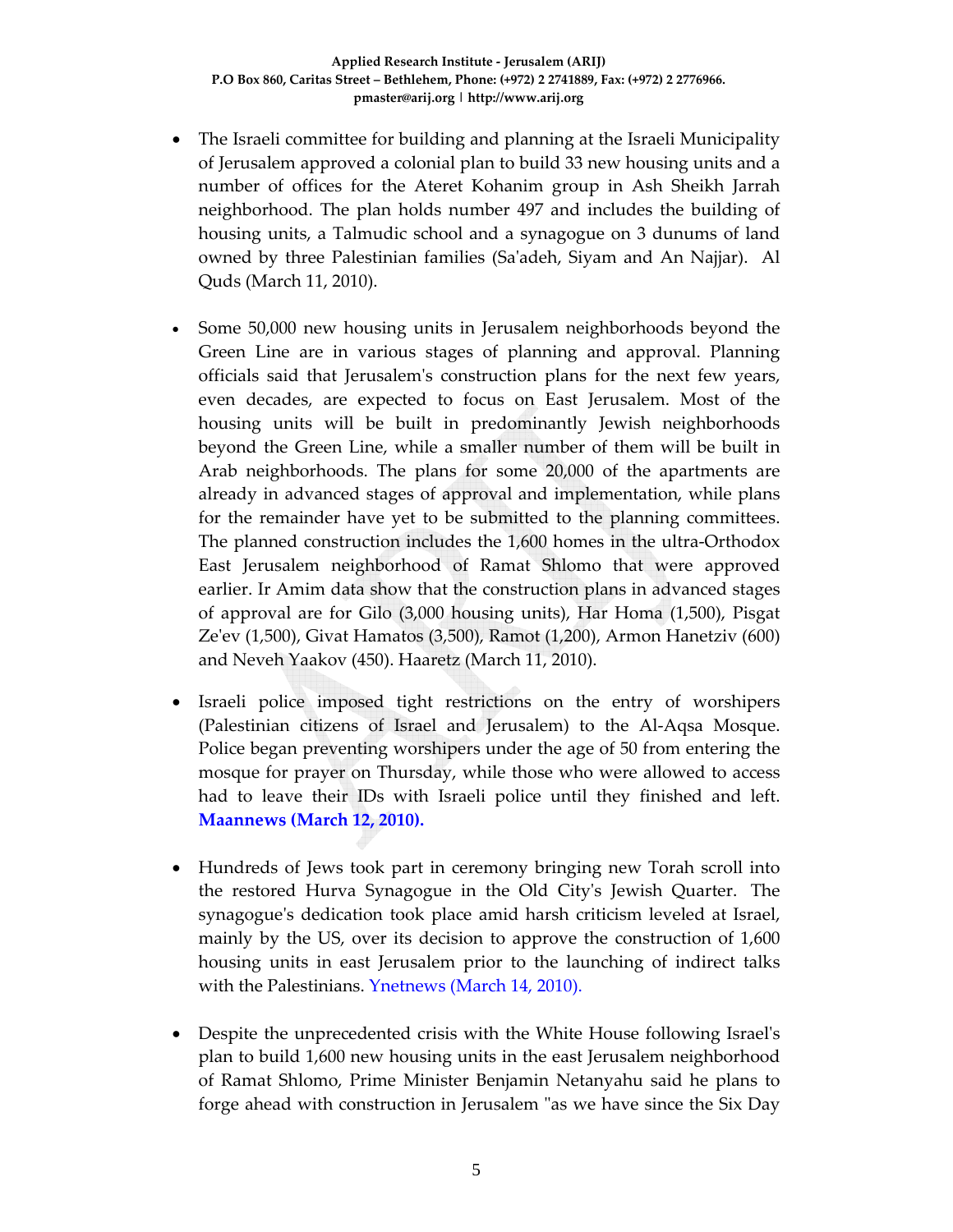War". The prime minister added that "construction in Jerusalem  $-$  and anywhere else – will continue as has been the custom during the past 42 years. **Ynetnews (March 15, 2010).**

- Israeli High Court rules construction of Separation Wall between Sheikh Saad, Jabel Mukaber neighborhoods to proceed, but orders gate at entrance to Sheikh Saad remain open 24 hours day to allow residents to enter Jerusalem. Resident of the east Jerusalem neighborhood of Sheikh Saad will have to go through a special gate in the separation wall in order to reach Jabel Mukaber and the rest of Jerusalem. The judges rejected a petition filed by residents of the village and partially accepted the defense establishmentʹs stance, meaning the current situation will remain unchanged and the temporary fence in the area will become permanent. **Ynetnews (March 15, 2010).**
- Right-wing ultra-orthodox Jews handed out Arabic fliers calling on "non-Jews to leave the land of Israel," in the streets of Jerusalem. The fliers, quoting Torah and Qurʹan, used scripture to urge Palestinians living in the city to leave. "The Old Testament says the land of Israel is small and belongs to Jews only. Others are not allowed to stay permanently," the flier read. Jewish exile from ancient Israel was due to a failure of compliance with divine orders, the paper explained, adding "now, after the Jewish people returned to Israel, the people of Israel have complied with divine orders. Thus, we ask you to leave the land of Israel in order to guarantee peace in this land. There are verses in the Old Testament and in the Quran that prove this. The leaflet continued, "After you have seen divine explanations, and as Islam is a religion of manners, you have many countries in which you can live. You have to understand that we are complying with the orders in the Old Testament, so we suggest you negotiate with Israel to get reimbursement. Ynetnews (March 15, 2010).
- The Israeli Housing Ministry plans to build 1,300 new housing units across the Pisgat Zeʹev (874), Neve Yakoov (309) and Har Homa (117) settlements, which require Israeli Prime Minister Benjamin Netanyahuʹs approval. The newspaper explained that the latest building proposal is in advanced stages, and has already received support from the regional construction committee - the execution only requires political backing, according to the daily. Maannews (March 15, 2010).
- Jewish extremists set fire to Palestinian vehicles in several neighborhoods of East Jerusalem. Cars were set ablaze in Ras Al‐Amoud, Wadi Al‐Joz, Salah Ad-Din Street, and Sultan Suleiman Street. Last week, ultra-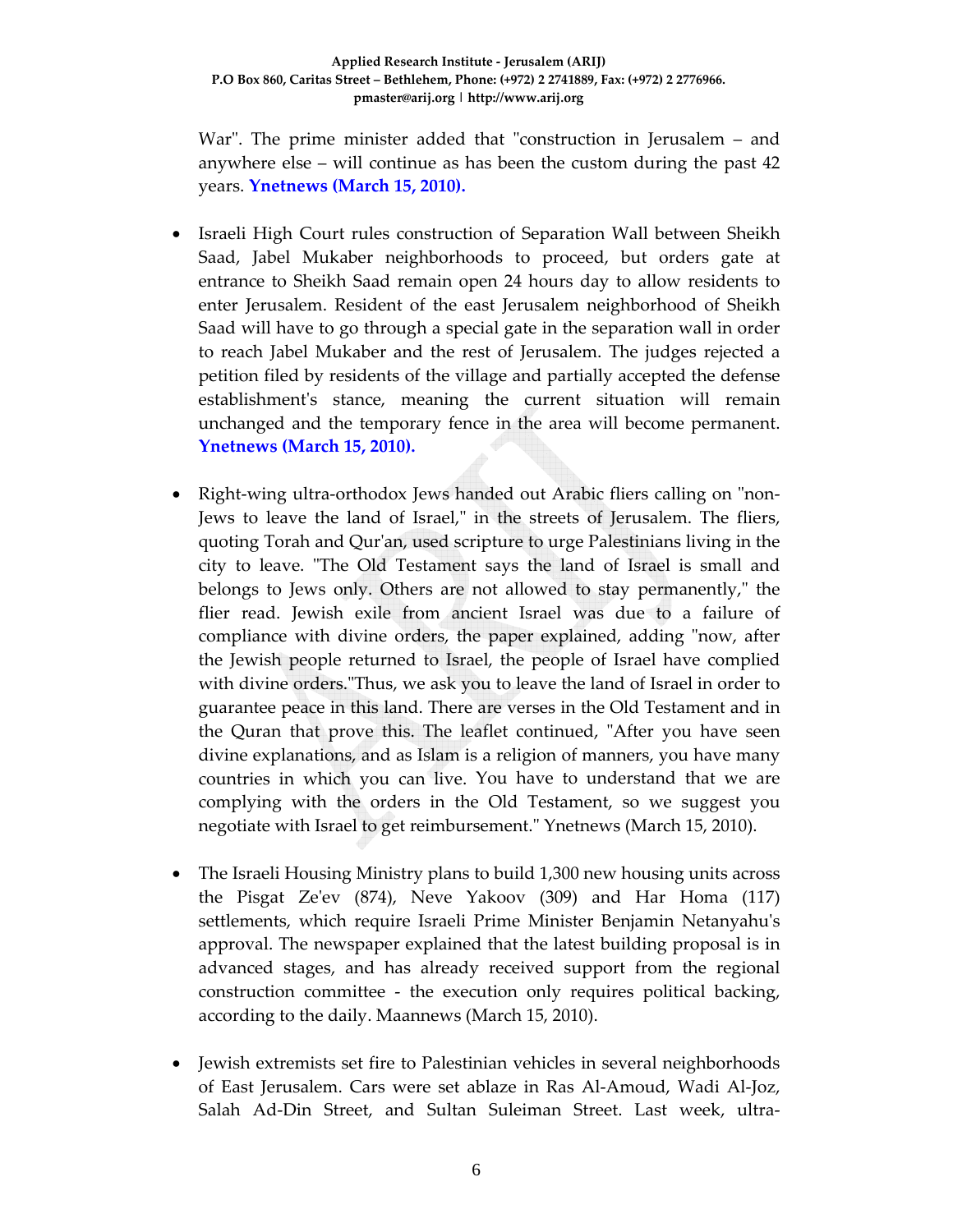#### **Applied Research Institute ‐ Jerusalem (ARIJ) P.O Box 860, Caritas Street – Bethlehem, Phone: (+972) 2 2741889, Fax: (+972) 2 2776966. pmaster@arij.org | http://www.arij.org**

Orthodox Jewish groups distributed a flyer threatening to assault residents of Jerusalem if they continued to protest the rededication of the Hurva synagogue in the Old City of Jerusalem. They also plan to organize a "provocative rally" in the Silwan neighborhood on the  $21<sup>st</sup>$  of March. Maannews (March 20, 2010)

- Israeli soldiers manning a military checkpoint at the entrance to Shu'fat refugee camp north of Jerusalem closed the crossing to vehicular traffic, allowing only pedestrians to cross in and out on foot. Maannews (March 20, 2010).
- The Israeli real estate company "Tsahab" signed a deal to buy a piece of 58 dunums in the settlement of Givʹat Zeʹev northwest of Jerusalem city to built 400 new housing units in the settlement. Al Quds (March 20, 2010).
- The association for the Development and management of Atarot industrial zone re-installed the Iron Gate leading to Qalandyia airport, which had been set up by the association a year and a half ago and had to be later removed after Nir Barakat, Mayor of the Israeli Municipality of Jerusalem visited the area and ordered the removal of the checkpoint. Al Quds (March 22, 2010).
- The Israeli Court of Local affairs postponed the issuing of an order to demolish the house of Fakhri Abu Diab in Al Bustan neighborhood, in Silwan city in Jerusalem till the  $30<sup>th</sup>$  of May 2010. Al Quds (March 23, 2010).
- An Israeli plan to evacuate tens of Bedouin families (Arab Al Jahhalin) in Ras Shihada area owned by Muhammad, Hasan, Leiman and Hatem Al Kreishan. Al Quds (March 23, 2010).
- The Israeli Jerusalem municipality has given final approval to a group of settlers to construct 20 housing units in the Shepherd Hotel, in Ash Sheikh Jarrah neighborhood on 45 dunums of land. The plan which is financed by the Jewish – American Millionaire Irwin Moskovitch includes the building of the 20 units and parking alot. Haaretz (March 25, 2010).
- The Israeli settlers attacked the house of Fathi Abu Sha'ban in Ras Al ʹAoud neighborhood which is inhabited by 9 people and broke the windows of the house. Al Quds (March 25, 2010).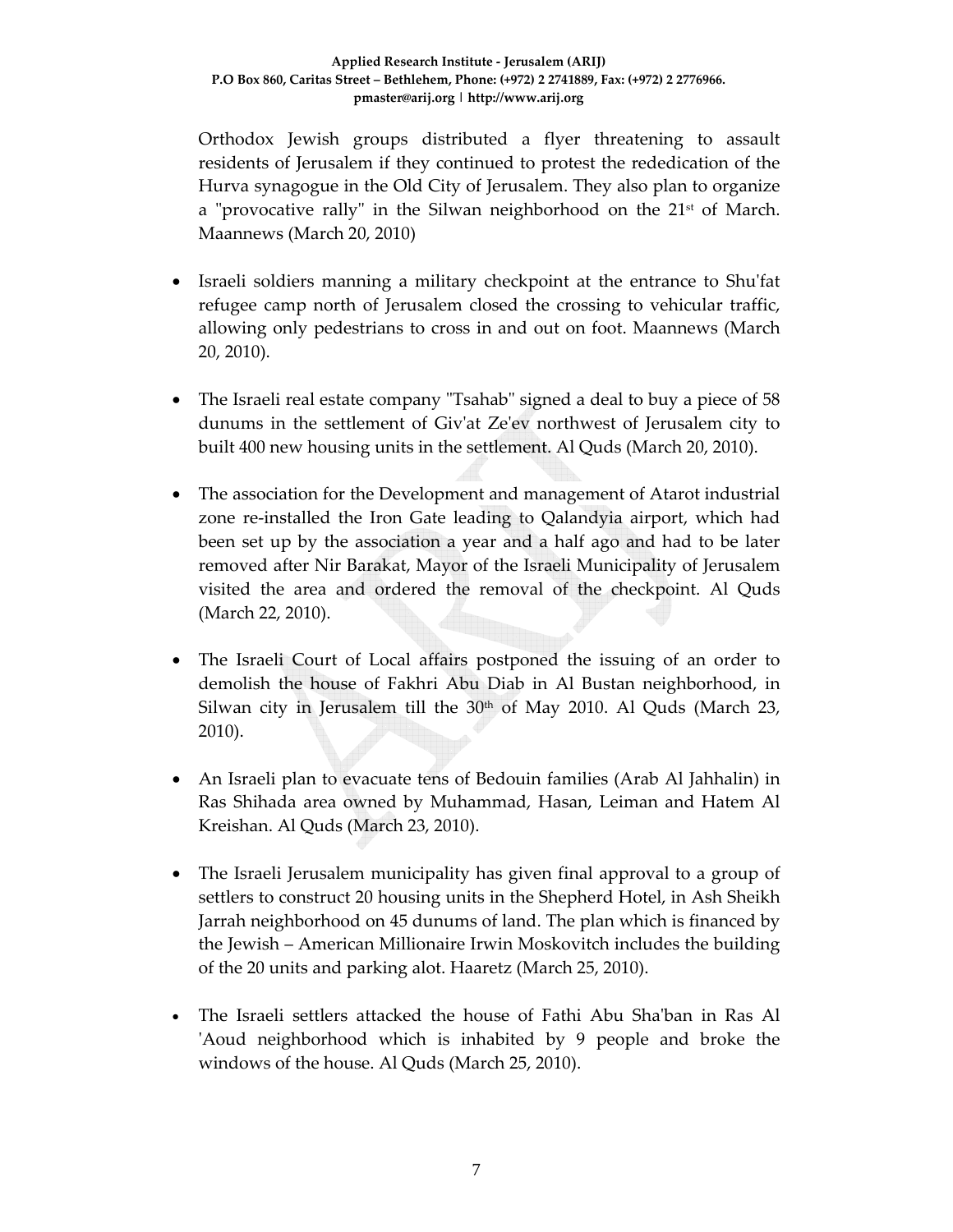- Israeli Occupation Authorities delivered 8 demolition orders to residents of Ras Khamis neighborhood in Shuʹfat city east of Jerusalem city. Among owners, the following were known: Muhammad Kreishan, Hasan Kreishan and Hatem Kreishan**.** Paltoday (March 25, 2010)
- The Israeli Occupation police handed the Hanoun family from Sheikh Jarrah a notification they must pay 13,000 shekels in fees to foreign workers who expelled the family from their home last year. **Maannews (March 25, 2010).**
- The Israeli government has indicated that it will press ahead with a plan to enlarge the Jewish prayer plaza at the Western Wall in Jerusalemʹs Old City. The proposed area for an expanded compound is in the area of the Mughrabi Gate, and one of the entrances to the Haram Ash‐Sharif, or noble sanctuary, which houses the Al‐Asqa Mosque. The scheme is the brainchild of Shmuel Rabinowitz, the rabbi in charge of the Western Wall, who declared the damage to the ramp in  $2004$  a "miracle" that offered Israel the chance to take control of more land from Islamic authorities in the Old City. The rabbiʹs plan was approved in late 2007 by a special ministerial committee headed by Ehud Olmert, then the prime minister. The project also won the backing of Netanyahu although he froze construction work in July under orders from the Jerusalem court. **Maannews (March 28, 2010).**
- Israeli Occupation forces removed a banner at the entrance of the An-Nabi Samuel village in Jerusalem, which defined the area as a Palestinian village of Jerusalem. The banner was erected by the Palestinian Youth Union under a project seeking to place similar signposts around Palestinian villages in and around Jerusalem. **Maannews (March 30, 2010).**
- As the Jewish Passover holiday begins, Israel has enforced tightened military and security measures around Jerusalem, affecting Palestinians across the occupied Palestinian territories. Israeli authorities have imposed a closure on the West Bank, effective Sunday 28 March 2010, until the end of Passover next Tuesday, April 6, 2010, restricting Palestinian movement. **Maannews (March 30, 2010).**

# **Salfit**

• Dozens of armed Israeli settlers from the illegal Netafim settlement tried to take control of a spring used by shepherds and farmers in Qarawat Bani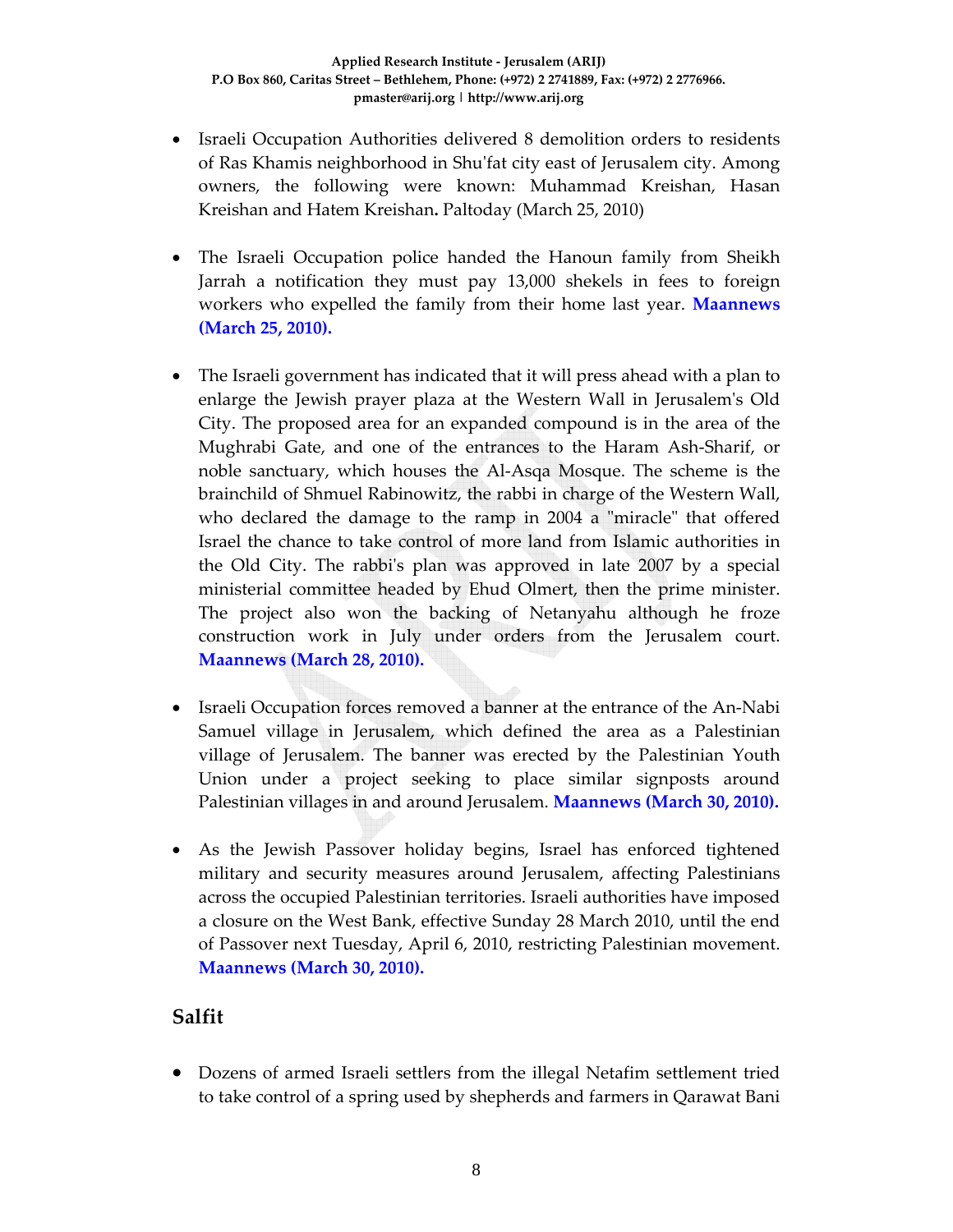Hassan village northwest of Salfit city. Settlers brought construction materials and bulldozers and started digging up land in the area. Maannews (March 8, 2010).

# **Jericho**

- Israeli Occupation forces were seen distributing demolition orders to a number of Jericho residents Fasayel and Al‐Jiftlek villages, north of Jericho. Residents said they were told that they had two weeks to evacuate their homes, declaring certain areas military zones. In Fasayel, orders were handed to Ali Hussein Abayat, Taleb Musa Al‐Ghazal, Sami Musa Al‐ Ghazal, Ahmad Abdullah Al‐Ghazal, Khaled Abdullah Al‐Ghazal, and Kayed Rashaydeh. Shahda De'is, Adnan De'is, and Salem Ka'abna were issued with demolition notices in Al‐Jiftlek. Maannews (March 8, 2010).
- Israeli Occupation forces have maintained the closure of the northern entrance to Jericho (Jericho and Al 'Auja) with road blocks, forcing Palestinian passengers to drive an additional ten kilometers on the bypass road to reach the city center. The northern entrance to Jericho has been closed since 27 September 2000, one day before the outbreak of the Second Intifada. Israeli authorities use security pretexts to continue closing the route. Maannews (March 15, 2010)**.**

# **Nablus**

- The Israeli Occupation Authorities stormed Qisra village south of Nablus city and delivered an order to resident Murad Odeh notifying him to demolish his 500 square meters industrial facility and to confiscate a piece of land (300 square meters area) surrounding the facility which he also owns. Wafa (March 4, 2010).
- Israeli settlers uprooted 40 olive trees in the Al-Batashiyah area of Qaryut village, south of Nablus. The apparent vandalism was discovered as residents of the village woke up on Friday morning. Trees were planted on land belonging to village residents Muhammad Jaber Abdullah, Ahmad Jaber Abdullah and Yasser Hassan. Maannews (March 12, 2010).
- The Israeli settlers of Yetzhar settlement destroyed 30 Olive trees and 12 Almond and Figs trees in Einabus village south of Nablus city owned by resident Maher ʹAllan. Al Ayyam (March 13, 2010).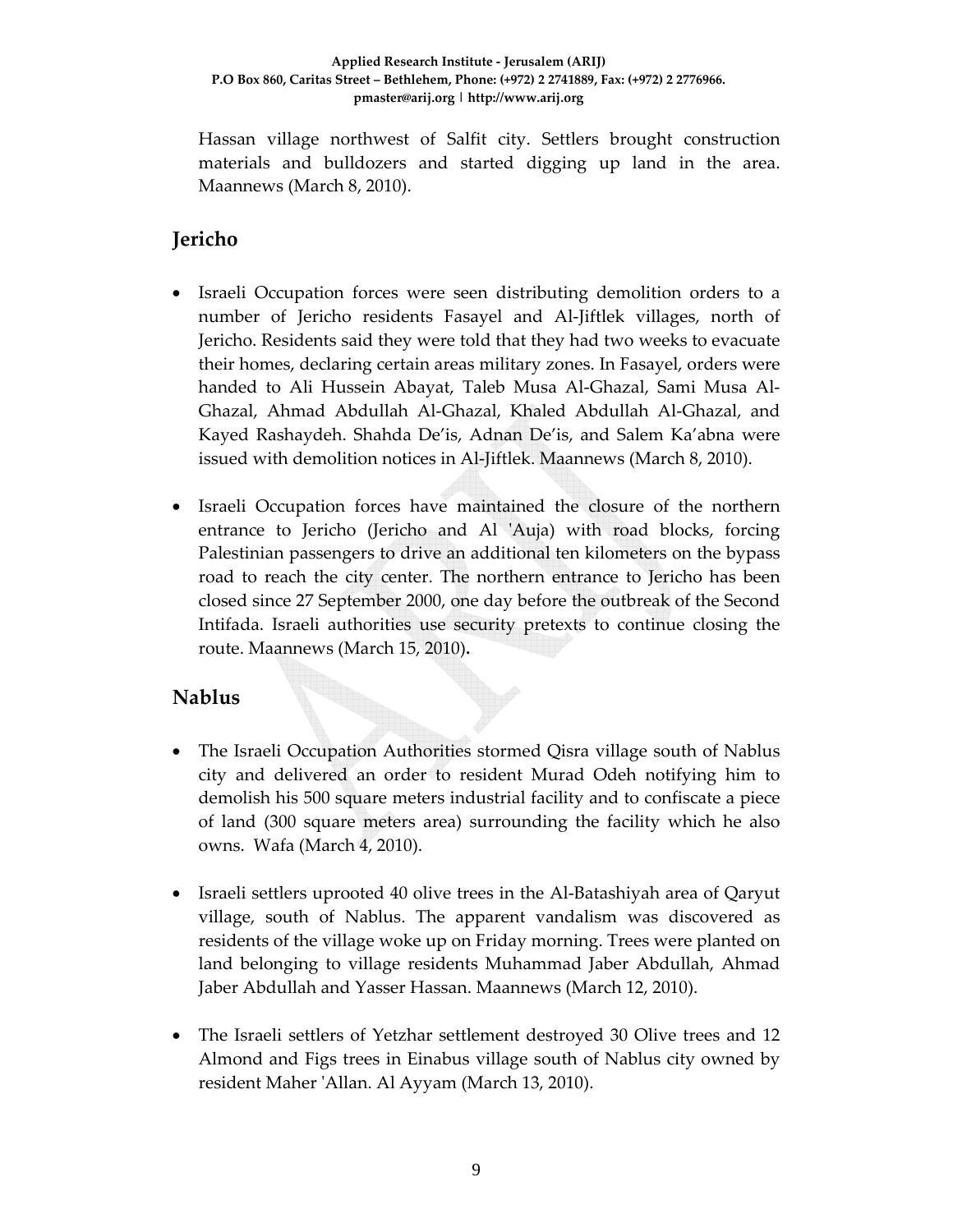- Israeli Guards protecting settlers assaulted a Palestinian farmer in the Wadi Qana area of the Salfit governorate. The guards approached a group of farmers and threatened them with bodily harm, assaulting one man. They told farmers that settlers would be in the area between 7 am and 2 pm, and they could not harvest or tend crops during the visiting hours. The settlers arrived at the Wadi Qana spring, as dozens of farmers, who had not been notified of the visit, were irrigating orange groves. Maannews (March 13, 2010).
- Illegal Israeli settlement of Yitzhar destroyed the crops of Palestinian farmers in the Ash-Shamiyyat area in 'Urif village south of Nablus. Maannews (March 14, 2010).
- The Israeli Occupation Authorities issued an order to demolish Salman Al Farisi Mosque in Burin village south of Nablus city for being in area C which falls under the full Israeli control. Al Ayyam (March 15, 2010).
- Israeli settlers of Alon Moreh settlement attacked Palestinian farmers in Deir Al Hatab while they were heading to their lands and hindered them from working in their fields. Al Ayyam (March 18, 2010).
- Israeli Settlers from Eli settlement uprooted 25 olive trees from the Al-Batshisha neighborhood of Qaryut village in the northern West Bank. Residents only discovered the destruction the next day when they arrived at the agricultural lands approximately 600 meters away from the settlement. The trees were on land belonging to Mohammad Jaber, Ahmad Jaber, Abed Al‐Aziz Al‐Mardawi and Yaser Hasen. Maannews (March 19, 2010).
- Israeli settlers of Eli settlement hindered Palestinian residents of Qaryut village southeast of Nablus city from working in their lands which are adjacent to the settlement. AlZaitona (March 23, 2010).
- The Israeli Occupation Authorities issued two new military orders in Awarta and Yanun villages in Nablus Governorate to seize lands for military purposes. The first order holds number 5770‐2010 and seizes 2.5 dunums of lands of ʹAwarta village to establish a new military checkpoint and a road leading to it. The second order holds number 01/10/T and seizes 900 square meters of lands of Yanun village to establish a military base on lands of the village. Al Quds (March 30, 2010).

# **Tulkarem**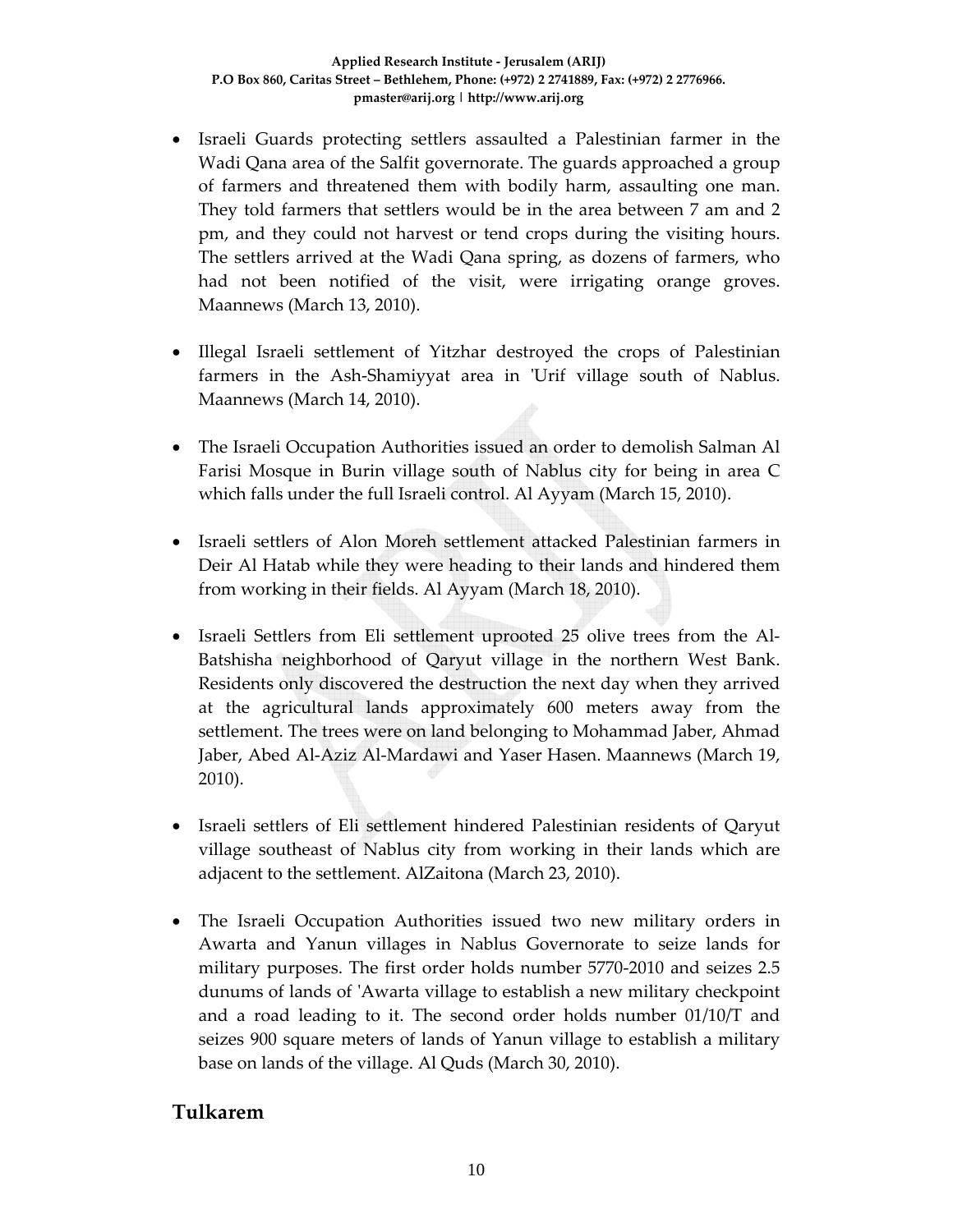• Israeli Occupation soldiers demanded 20 Palestinian farmers strip naked for a security check as they returned from their fields west of the separation wall. Separated from their lands by the separation wall, the farmers from Deir Al-Ghusun must obtain permits to pass agricultural gate 609, west of Attil village in the northern sector of the Tulkarem governorate. It was at the gate that they were ordered to strip, and scuffles broke out when the men refused. Maannews (March 13, 2010).

## **Ramallah**

- Israeli Right-wing settlers have erected the illegal outpost Kibbutz Givat Menachem for the third time in the past few months. Settlers residing in the outpost, located near the settlement of Nahliel in Ramallah. The outpost was first erected in early November 2009. The new outpost set up a wooden structure and a 'hangout spot' for teens. Ynetnews (March 1, 2010).
- The Israeli Occupation Authorities delivered a new military order to seize 10 dunums of lands of Beit Leqyia village, it its southern part, in Kherbit Shibli and Dar 'Asi areas for the construction of the Israeli wall path. Al Quds (March 10, 2010).
- Israeli Occupation Authorities issued two new military orders to seize Palestinian lands near the Israeli bypass road No. 443. The first order holds number (14/10/t) and states the seizure of 49.2 dunums of lands of Betunia town for the construction of Ofer Crossing. While the second military orders states the seizure of 124.02 dunums of lands of Betunia town and At Tira villages for the construction of a security wall along bypass road number 443. Betunia Municipality (March 15, 2010).
- The Israeli Occupation Army announced Bil'in and Ni'lin villages as closed military areas every Friday. This announcement came as to prevent the protests that are held every Friday in the aforementioned villages to object the construction of the Israeli Segregation Wall in the areas. Al Quds (March 16, 2010).
- Roy Sharon from the Israeli Channel 10 New Station revealed that while on the surface the Israeli Defense Ministry portrays itself in a struggle with the Yesha Council over construction in the West Bank, it has been secretly forming an agreement with the same settlers to build a new neighborhood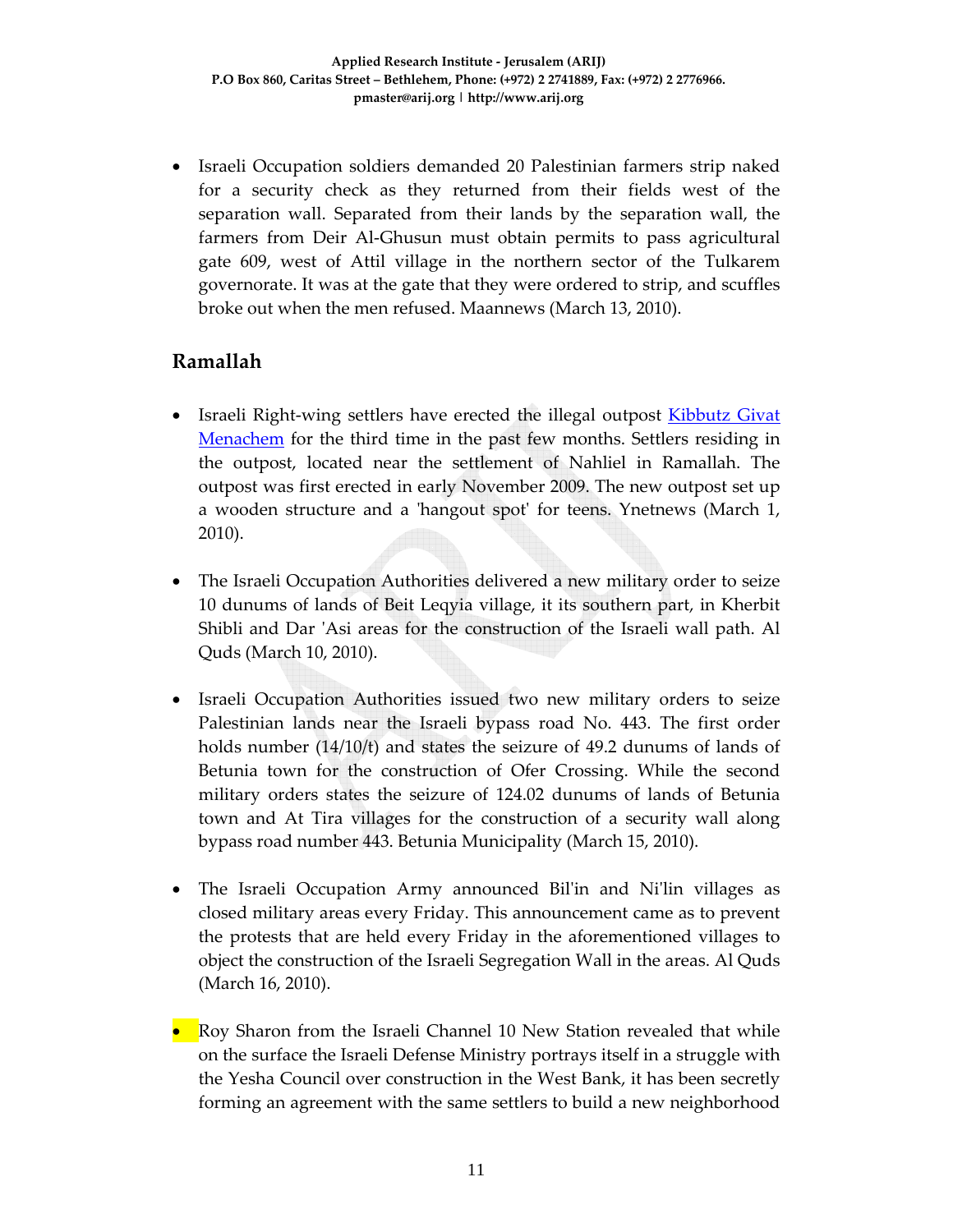near the settlement of Adam, as a replacement to the Migron illegal outpost. This plan is supposed to solve the issue of where to house the illegal settlers, once evacuated settlers from Migron, and the evacuation of the outpost has only been discussed following a petition filed by Peace Now. March 21, 2010).

- Israeli settlers of Mitzpe Rahel settlement attacked Palestinian residents in Al Juneineh and Al Batniya areas in Sinjel village north of Ramallah city and tried to hinder residents from ploughing their lands and hurled them with stones. AlZaitona (March 23, 2010).
- The Modi'in Illit settlement located west of Ramallah city started a marketing campaign to build more than 100 new housing units in Matitiyahou settlement located with Modiʹin Illit settlement bloc. Al Ayyam (March 24, 2010).
- At least 40 armed Israeli settlers accosted Palestinian farmers working near Sinjil village, prompting the arrival of Israeli forces, who declared the area a closed military zone. Palestinian farmers had obtained a permit to enter the 50 dunum‐area following five years of closure, and refused to leave their lands when confronted by the group of settlers. The group of villagers in the field included farmers with eight tractors and several members of the local popular committee. Maannews (March 24, 2010).
- Some 60 Israeli settlers from the "Youth for the Land of Israel" movement arrived at deserted buildings near Birzeit ton in the Ramallah area and announced their intention to establish a Jewish community named "Beer Zayit" in the area in response to a Palestinian plan to **build** a new city called Rawabi, which the settlers said would weaken the Jewish holding in Ramallah area. Al Quds (March 31, 2010).

# **Qalqilyah**

- The Israeli Occupation Soldiers closed Sufeen Gate, gate number 1037 in Qalqilyah Governorate. Al Quds (March 4, 2010).
- Israeli Occupation forces raided the Yasser Arafat School in Azzun, east of Qalqiliya. Israeli forces entered the school during morning roll call under the pretext that Students hurled rocks hurled at Israeli soldiers. Maannews (March 8, 2010).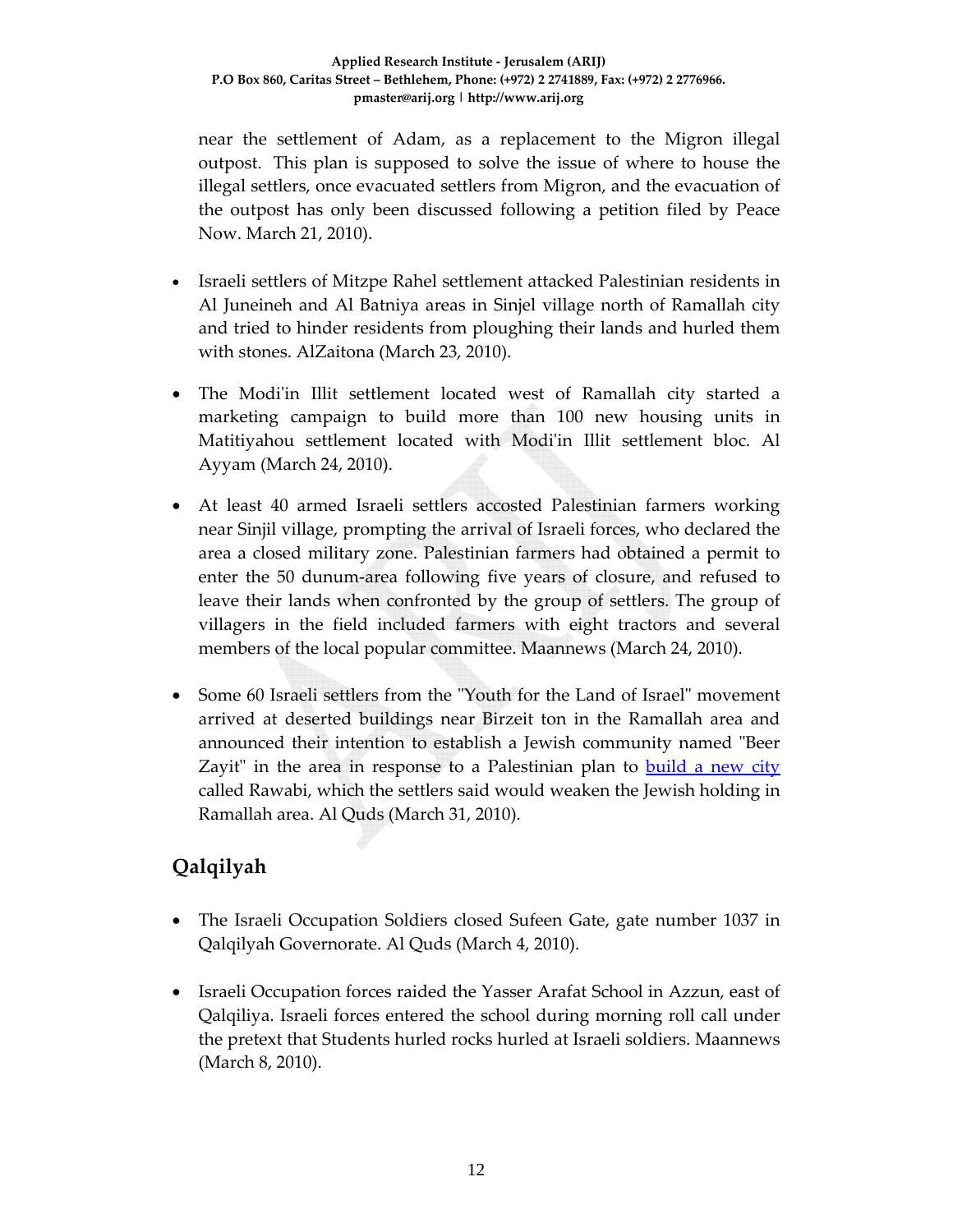- The Elkana settlement Local Council issued a tender for the building of new residential neighborhoods in the West Bank settlement. According to the council‐issued tenders, proposals are sought by entrepreneurs interested in erecting new residential neighborhoods. The local council will leave arranging all the necessary political and planning permits up to whoever makes the winning bid. Ynetnews (March 11, 2010).
- Israeli Occupation forces prevented teachers from accessing the Ad-Dab'a village school, south of Qalqilyah behind the segregation wall. Teachers arrived at the crossing, they were told to enter a special room, which contains x‐ray body scanners. Teachers refused to submit to a search, out of concerns for the health of pregnant women in the group. Teachers returned to the checkpoint the next day and were again told they must submit to a search before entering the area. The educators staged a protest at the checkpoint from 7am to 10am, while students from the school rallied on the north side of the wall demanding their teachers be allowed into the area. It is worth mentioning that new machinery was installed at the Ras Atiya checkpoint, where teachers enter the walled‐off area, and soldiers demanded the men and women submit to a search, as well as pass through body scanners. The school in Ad‐Daba has 250 students and serves three villages, all located south of the Alfe Menashe settlement, and north of a swath of the segregation wall cutting east into the West Bank south of Qalqilyah. Maannews (March 12, 2010).

# **Hebron**

- Israeli occupation forces set up two main checkpoints this morning, one at the northern entrances of Hebron city where they stopped cars and citizens and checked their ID cards; and the second was set up on Al‐ Fawwar crossroad, the main road to Dura town, where they stopped and humiliated the citizens. Paltelegraph (March 1, 2010).
- The Israeli Occupation Authorities delivered eight demolition orders in Beit Ar Rosh village south of Hebron city alleging for being built without proper licensing documents. The houses are owned by Ibrahim Taha Fayyad Al Harbiyat, Tawfeeq Muhammad Harbiyat, Fayyad Harbiyat, Amjad Muhammad Abed, Sami Muhammad Abed, Hussein Harbiyat, Munir Hasan Ismaʹil, Zayed Omar Hreibi Kashor, ʹAsef Omar Hreibi Kashor, Naser Hreibi Kashor, and Raʹfat Naser Kashour. Wafa (March 4, 2010).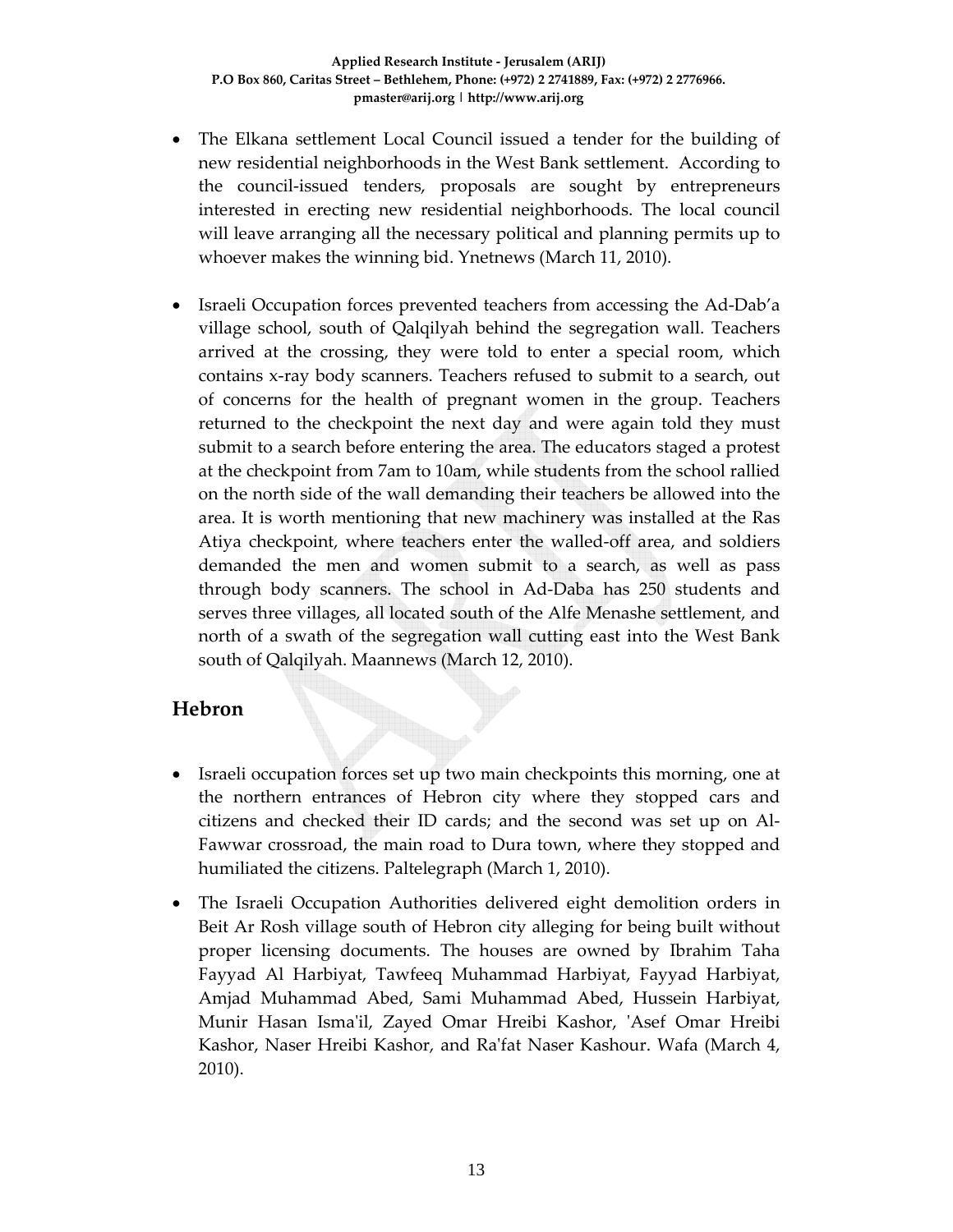- Israeli settlers of Beit 'Ayn set fire into 25 dunums of Palestinians' lands in Kherbit Safa northwest of Beit Ummer town planted with Olive and Forestry trees. Al Quds (March 12, 2010).
- Israeli Settlers from the illegal settlement of Ma'on, east of Yatta in the Hebron district, destroyed a metal fence surrounding 15 dunums of lands that was installed by Palestinian residents to protect their land.Maannews (March 23, 2010).
- Israeli soldiers threatened schoolchildren and launched at least one tear‐ gas canister when they entered the Ar‐Rihiya School for Boys in the village south of Hebron. Maannews (March 25, 2010).
- The Israeli Occupation forces closed 3 alleys in the Jaber quarter, in the southeastern part of the old city of Hebron, with cement blocks, allegedly to secure the movement of Israeli settlers on the road linking between the Ibrahimi Mosque and "Kiryat Arba" settlement during the Passover celebrations (Jewish Easter). PCHRGAZA (March 25, 2010).

## **Tubas**

- The Israeli Occupation army carried out a number of military drills in the Jordan Valley, deploying warplanes, tanks and ground troops in the exercise. Israeli forces raided the lands planted with wheat and vegetables, declaring a military zone and preventing Palestinian farmers from accessing their lands. Israeli helicopters were also seen hovering at low levels over the area. Maannews (March 14, 2010).
- Israeli Occupation forces shut down all entrances to the West Bank village of Bardala. Agricultural roads between the northern Jordan Valley village and its lands were sealed off, and farmers were denied access to their lands. IO forces issued a "closed military zone" order and collected ID cards of residents attempting to enter or leave the village. Maannews (March 20, 2010).

#### **Gaza**

• The Israeli government approved the construction of a 240 km fence along the Egyptian border at a cost of NIS 1.35 billion (\$360 million). The project will be funded by the defense and finance ministries and is set to conclude in 2013. The Finance Ministry will be reimbursed upon the completion of the works to cut down the number of infiltrators into Israel by 90%. **Ynetnews (March 14, 2010).**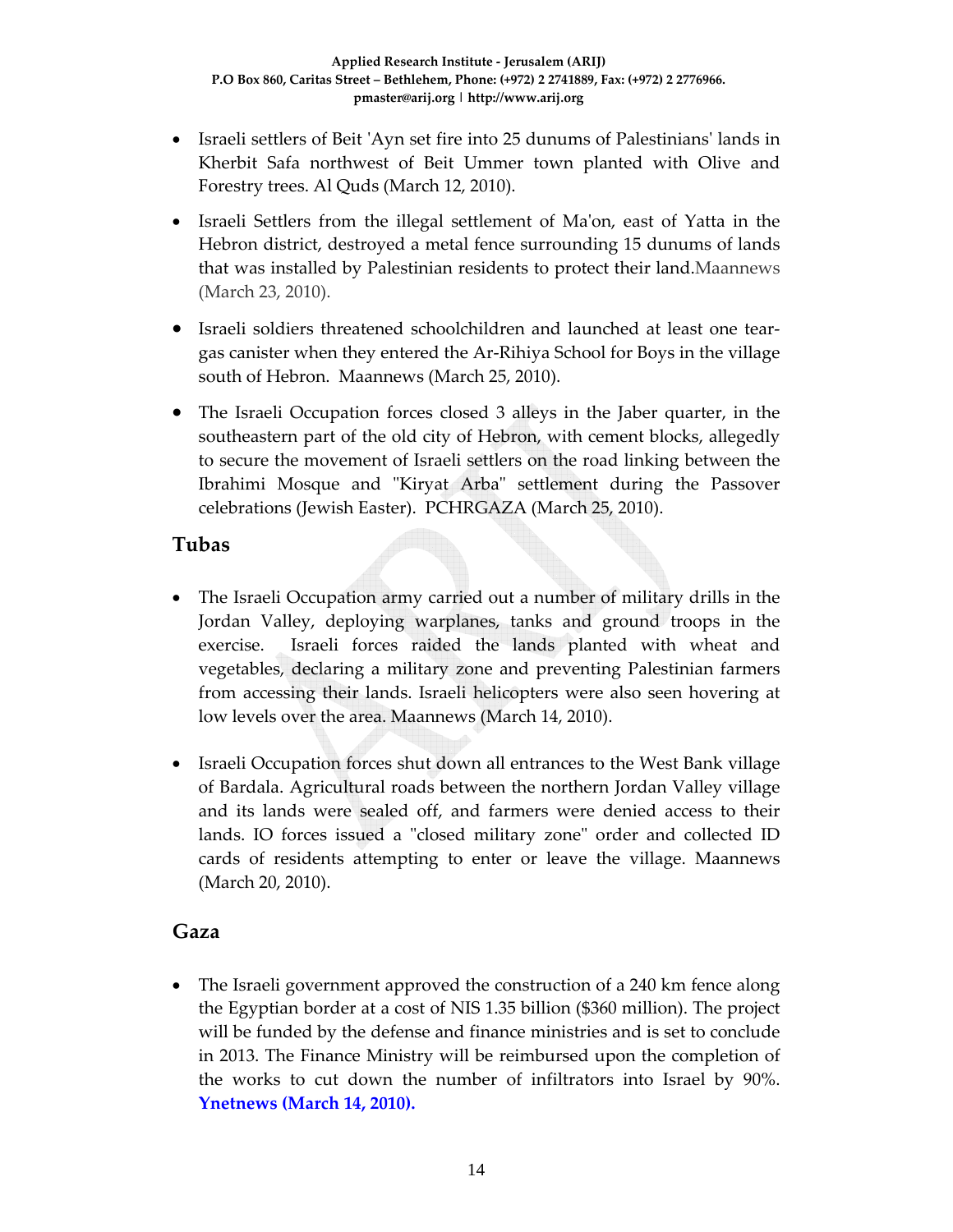- An IOF infantry unit moved approximately 500 meters intro *'Abassan* village, east of Khan Younis city, in the southern Gaza Strip, demolished a house and razed 31 dunums of agricultural land:
	- 1.IOF demolished a 330‐square‐meter, two‐storey uninhabited house belonging to Hashem Ibrahim al‐Daghma;
	- 2. They demolished an egging facility belonging to Majed Abu Samra;
	- 3. They razed a 13‐donum area of agricultural land planted with vegetables and wheat belonging to Salem ʹAtiya Abu Daqqa;
	- 4. They razed a one‐dunum area of agricultural land planted with parsleys belonging to Ibrahim Salman Qudaih;
	- 5. They razed a 15‐donum area of agricultural land planted with vegetables and wheat belonging to Nidal Ismaʹil Abu Daqqa; and
	- 6. They demolished a two‐dunum area of agricultural land planted with vegetables belonging to 'Obaida Mohammed Qaudaih. PCHRGAZA (March 26, 2010)

# **Others**

- The Israeli High Court issued several months ago an intermediary order to halt all construction in the West Bank settlement of Kiryat Netafim, however the construction work has continued. Supreme Court judges criticized the State of Israel for not doing enough in order to stop the construction in the settlement – west of Ariel. According to a petition filed in August by the Peace Now organization, the construction in Kiryat Netafim consists of 15 permanent structures that are being completed "at the speed of light," on land defined as public or as private land under Palestinian ownership. **Ynetnews (March 1, 2010).**
- Israeli Occupation forces imposed a general closure on the West Bank beginning on MARCH 12, 2010. The decision means those Palestinians with permits will generally not be permitted to access Jerusalem over the weekend. The move comes in accordance with directives of the Israeli minister of defense, Ehud Barak, following situation assessments, the army said in a statement explaining the closure. **Maannews (March 12, 2010).**
- Israeli Occupation authorities extended a closure of the West Bank as restrictions on Palestinian entry into the Al‐Aqsa Mosque compound remain in place. The closure, expected to end on Saturday night, was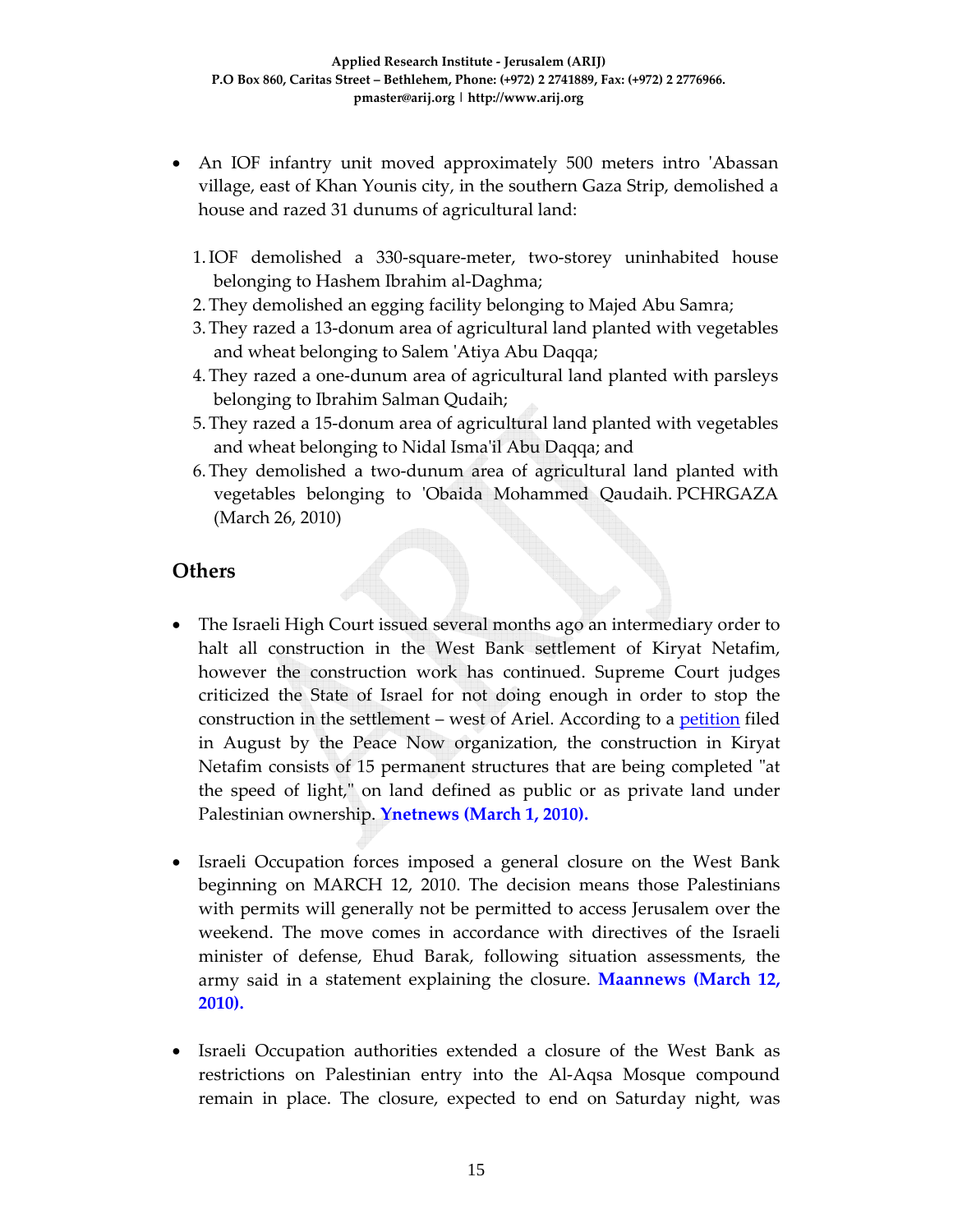extended until Tuesday "In accordance with the directives of the Minister of Defense, Mr. Ehud Barak, and following additional situation assessments adopted by the defense establishment," an Israeli military statement read. The military said people who will need to pass for humanitarian reasons, including medical patients en route for treatment, 1,500 medical workers, 1,100 religious workers, 550 teachers and other professional groups "will be permitted to cross subject to the authorization of the Civil Administration. The transfer of merchandise will operate regularly." Maannews (March 14, 2010).

| Governorate   | Land             | Lands             | Uprooted     | Demolished    | <b>Houses</b>    |
|---------------|------------------|-------------------|--------------|---------------|------------------|
|               | Confiscated      | <b>Threatened</b> | Trees/       | <b>Houses</b> | threatened       |
|               | (Dunums)         | <b>of</b>         | <b>Burnt</b> |               | <b>of</b>        |
|               |                  | Confiscation      | trees        |               | Demolition       |
|               |                  | (Dunums)          |              |               |                  |
| Bethlehem     | 70               | $\bf{0}$          | $\bf{0}$     | $\mathbf{0}$  | 8                |
| Jerusalem     | $\bf{0}$         | $\bf{0}$          | $\bf{0}$     | $\bf{0}$      | 8                |
| Jenin         | $\mathbf{0}$     | $\mathbf{0}$      | $\mathbf{0}$ | $\bf{0}$      | $\boldsymbol{0}$ |
| Tulkarm       | $\boldsymbol{0}$ | $\bf{0}$          | $\mathbf{0}$ | $\mathbf{0}$  | $\bf{0}$         |
| Ramallah      | 183.4            | $\bf{0}$          | $\mathbf{0}$ | $\mathbf{0}$  | $\bf{0}$         |
| <b>Nablus</b> | 3.4              | $\bf{0}$          | 107          | $\bf{0}$      | $\overline{2}$   |
| Salfit        | $\bf{0}$         | $\bf{0}$          | $\bf{0}$     | $\bf{0}$      | $\bf{0}$         |
| Jericho       | $\bf{0}$         | $\bf{0}$          | $\bf{0}$     | $\bf{0}$      | 9                |
| Gaza          | 31               | $\bf{0}$          | $\bf{0}$     | 3             | $\bf{0}$         |
| Qalqilyah     | $\bf{0}$         | $\bf{0}$          | $\mathbf{0}$ | $\bf{0}$      | $\mathbf{0}$     |
| Hebron        | $\bf{0}$         | 15                | 500          | $\bf{0}$      | 8                |
| Tubas         | 0                | $\mathbf{0}$      | 0            | $\mathbf{0}$  | $\mathbf{0}$     |
| <b>Total</b>  | 287.8            | 15                | 607          | 3             | 35               |

## **Monthly Violations Statistics – March 2010**